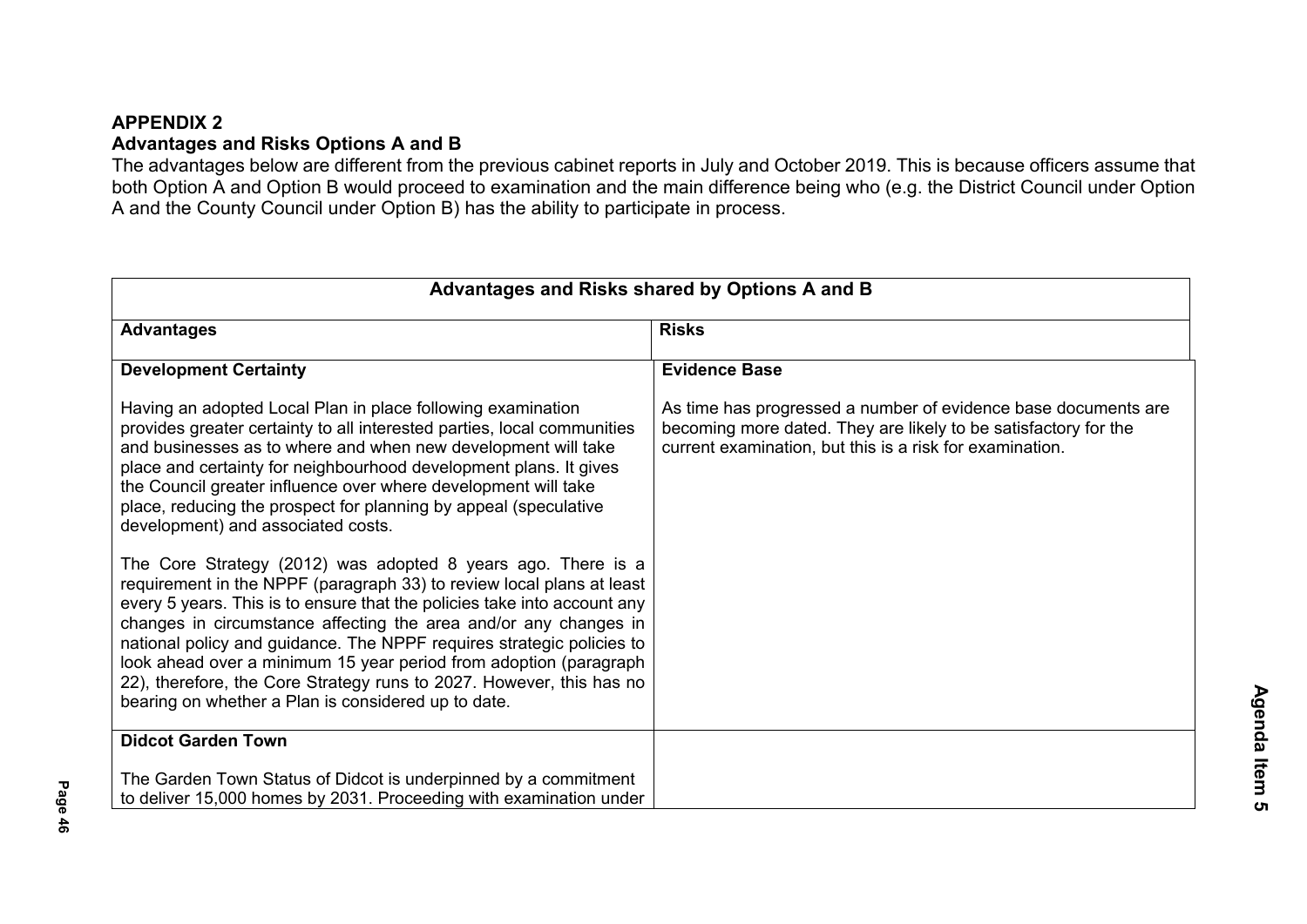| these Options provides the greatest protection to Garden Town<br>Status. At this time, the Council is eligible for grant funding from<br>Homes England to support and advance the garden town<br>implementation work. Having a Local Plan in place gives the Council<br>a better opportunity for successful future funding bids. |  |
|----------------------------------------------------------------------------------------------------------------------------------------------------------------------------------------------------------------------------------------------------------------------------------------------------------------------------------|--|
| <b>Community Infrastructure Levy (CIL)</b>                                                                                                                                                                                                                                                                                       |  |
| Continuing with examination under either Option will enable the<br>Council to update its CIL and capture land value increases.                                                                                                                                                                                                   |  |
| <b>Oxfordshire Housing and Growth Deal</b>                                                                                                                                                                                                                                                                                       |  |
| The Deal agreed by all councils and MHCLG provides funding<br>towards some infrastructure projects in South Oxfordshire, such as at<br>Watlington, Benson and Didcot. By continuing the examination under<br>either Option, the risk to the Deal is limited and the HIF schemes are<br>not delayed.                              |  |

| <b>Advantages and Risks of Option A</b> |              |
|-----------------------------------------|--------------|
| Advantages                              | <b>Risks</b> |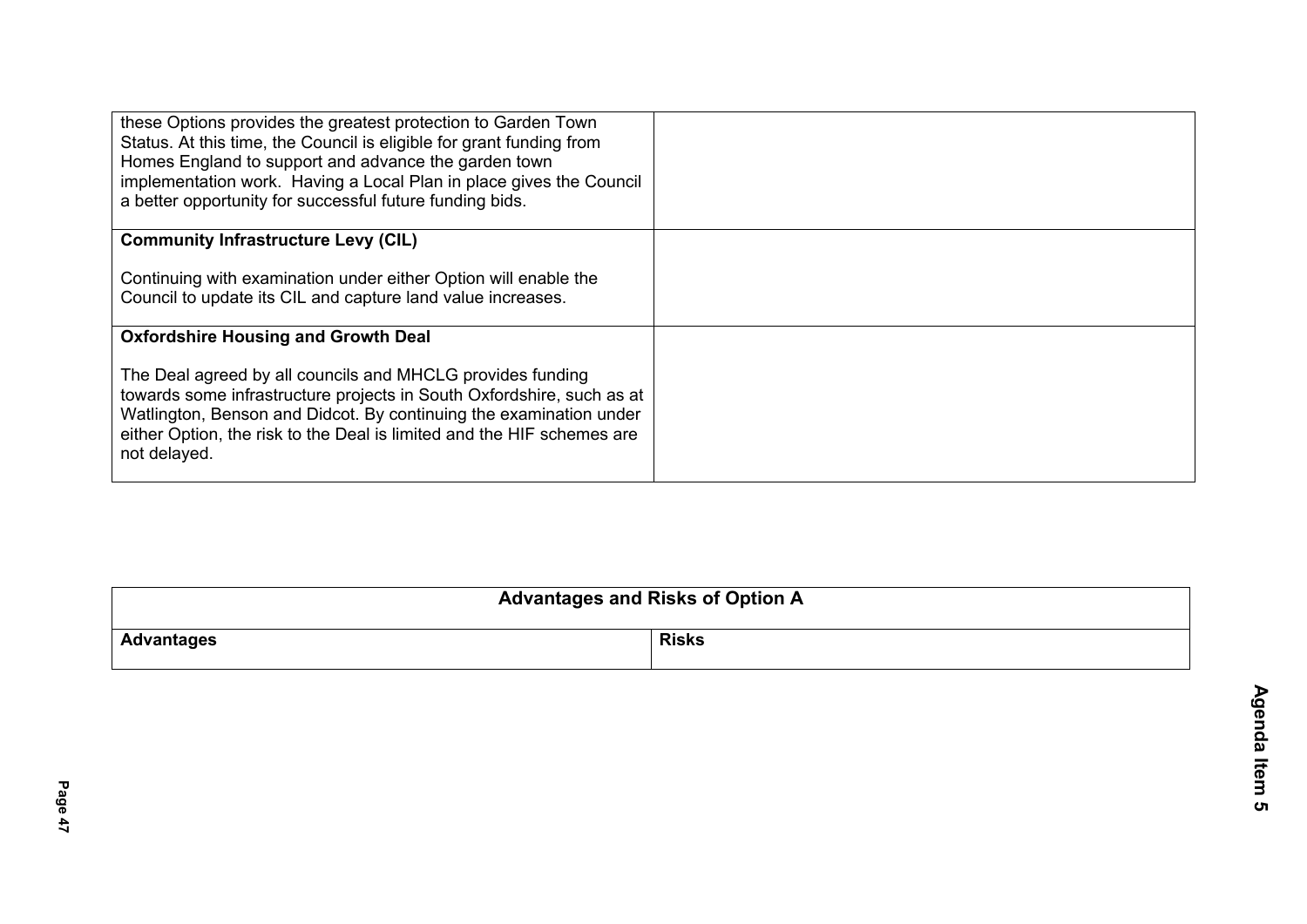| <b>Local Democracy</b>                                                                                                                                                                                                                                                                 | Local Plan 'Sound-ness'                                                                                                                                                                                                                                                                                                                                                                                                                                                                                             |
|----------------------------------------------------------------------------------------------------------------------------------------------------------------------------------------------------------------------------------------------------------------------------------------|---------------------------------------------------------------------------------------------------------------------------------------------------------------------------------------------------------------------------------------------------------------------------------------------------------------------------------------------------------------------------------------------------------------------------------------------------------------------------------------------------------------------|
| The only option where the Council retains the authority to fully<br>participate over the production, examination including modifications,<br>and adoption of the Local Plan.                                                                                                           | There is a low risk that the submitted Local Plan is found unsound by<br>the Inspectors, however Inspectors can, and do usually suggest<br>Modifications to make the Local Plan sound if asked to do so by the<br>Council and we have requested this. If the submitted Local Plan is<br>found to be sound and is adopted or approved, there is a period of 6<br>weeks, post adoption, where the Plan is subject to legal challenge at<br>the High Court. This is an inherent risk within any Local Plan<br>process. |
| <b>Timescales</b>                                                                                                                                                                                                                                                                      |                                                                                                                                                                                                                                                                                                                                                                                                                                                                                                                     |
| The quickest and most certain route to an up to date Local Plan and<br>to update the strategic policies of the Core Strategy (2012).                                                                                                                                                   |                                                                                                                                                                                                                                                                                                                                                                                                                                                                                                                     |
| The Local Plan examination is likely to precede Oxfordshire Plan<br>2050 evidence being published. This would minimise risk of it<br>undermining the Local Plan and associated evidence base.                                                                                          |                                                                                                                                                                                                                                                                                                                                                                                                                                                                                                                     |
| The Oxfordshire Plan 2050 will provide an opportunity for wider<br>environmental and climate change planning policies that could<br>ambitious.                                                                                                                                         |                                                                                                                                                                                                                                                                                                                                                                                                                                                                                                                     |
| <b>Duty to Co-operate</b>                                                                                                                                                                                                                                                              |                                                                                                                                                                                                                                                                                                                                                                                                                                                                                                                     |
| Since the previous cabinet report 3 October 2019, the Oxfordshire<br>authorities continue to support the Local Plan remaining at<br>examination and leaving the plan at examination helps to<br>demonstrate that we have met the legislative requirements of the<br>Duty to Cooperate. |                                                                                                                                                                                                                                                                                                                                                                                                                                                                                                                     |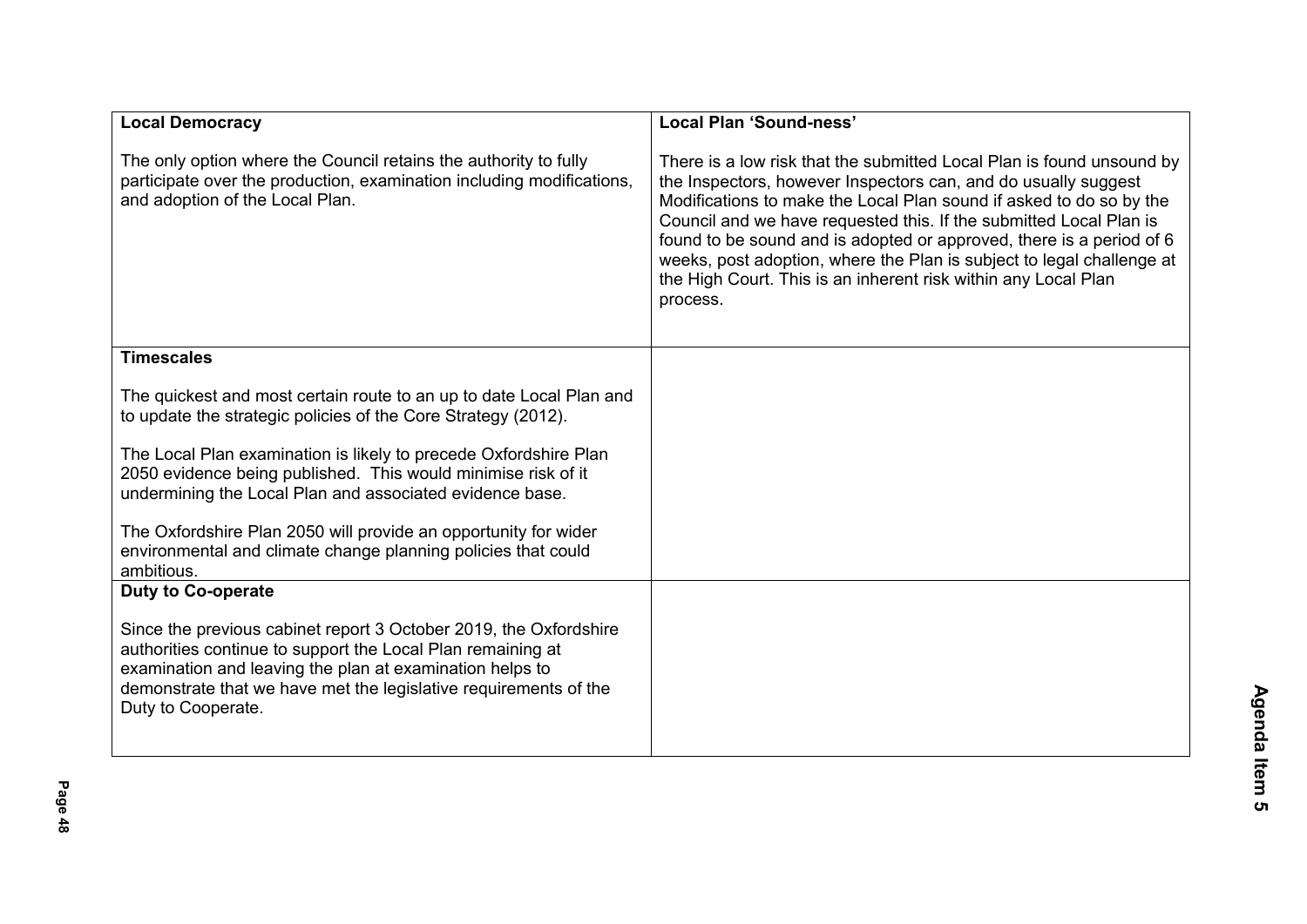| <b>Local Plan Soundness</b>                                                         |
|-------------------------------------------------------------------------------------|
| Officers' believe the submitted Local Plan is legally compliant and it<br>is sound. |

| <b>Cabinet Recommendation</b>                                                       |                                                                                                                                                                                                                                                                                                                                                                                                                                                                                                                                                                                 |
|-------------------------------------------------------------------------------------|---------------------------------------------------------------------------------------------------------------------------------------------------------------------------------------------------------------------------------------------------------------------------------------------------------------------------------------------------------------------------------------------------------------------------------------------------------------------------------------------------------------------------------------------------------------------------------|
|                                                                                     | <b>Local Democracy</b>                                                                                                                                                                                                                                                                                                                                                                                                                                                                                                                                                          |
| More closely aligned with Cabinet's recommendation to Council on 3<br>October 2019. | Likely to trigger an intervention from the Secretary of State. Local<br>decision making on the Local Plan (through examination and for<br>adoption) would be lost. The Secretary of State can ask Oxfordshire<br>County Council or another body to prepare and potentially approve<br>the Local Plan. The County Council have determined that if asked by<br>the Secretary of State, they will accept this invite.<br>There is a risk that another body recommends main modifications to<br>the plan that are found sound, and these conflict with the Council's<br>priorities. |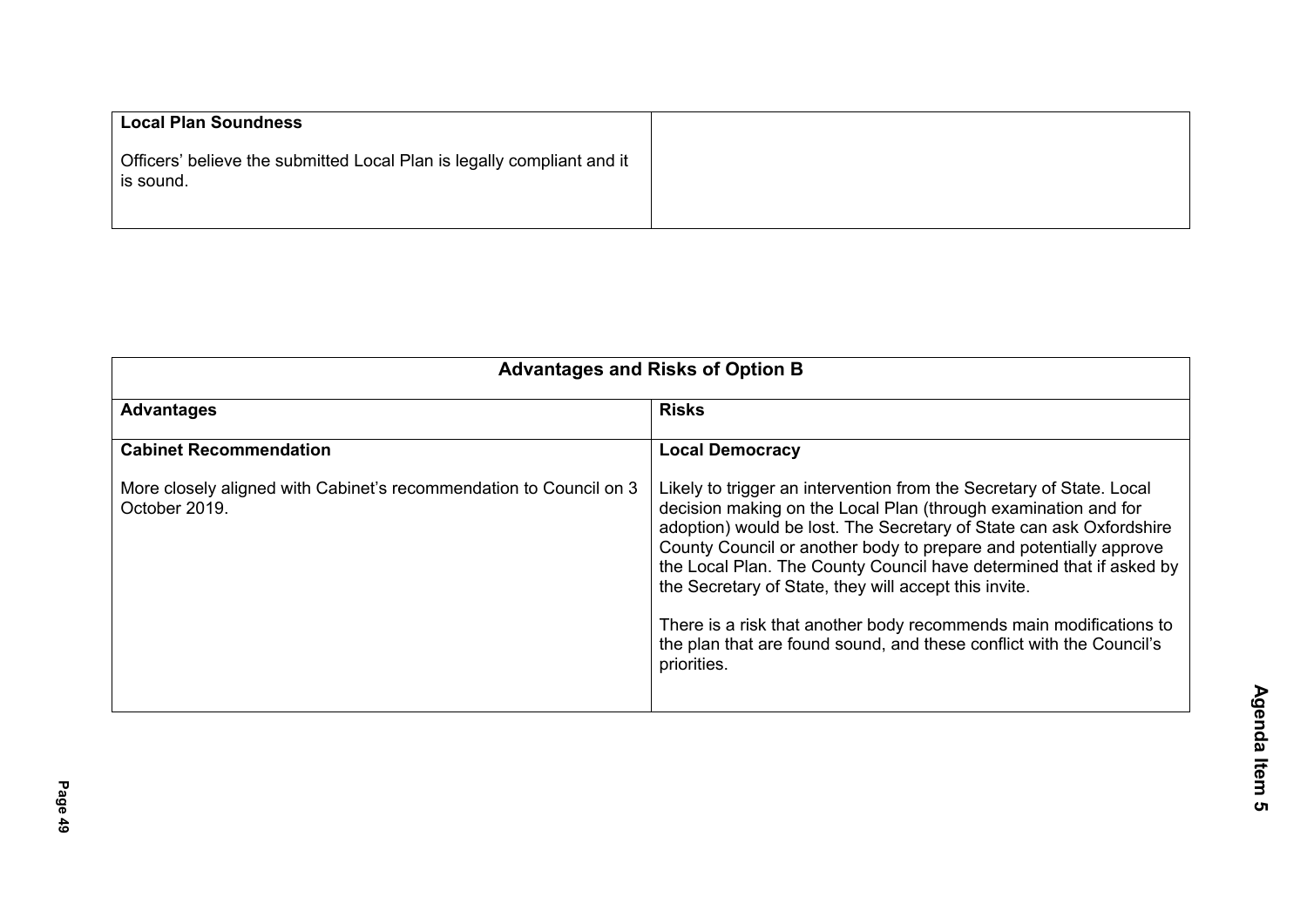| <b>Housing Infrastructure Fund (HIF)</b>                                                                                                                                                                                                                                                                                                                                                                                   | <b>Timescales</b>                                                                                                                                                                                                                                                                                                                                                                                    |
|----------------------------------------------------------------------------------------------------------------------------------------------------------------------------------------------------------------------------------------------------------------------------------------------------------------------------------------------------------------------------------------------------------------------------|------------------------------------------------------------------------------------------------------------------------------------------------------------------------------------------------------------------------------------------------------------------------------------------------------------------------------------------------------------------------------------------------------|
| If Oxfordshire County Council are invited to prepare and adopt the<br>Plan, they as custodians of the HIF could be well placed to<br>implement it, giving assurance to Government and our communities<br>relying on HIF schemes being implemented.                                                                                                                                                                         | Would likely to delay the examination of the Local Plan.                                                                                                                                                                                                                                                                                                                                             |
| <b>Legal Challenge to adoption</b>                                                                                                                                                                                                                                                                                                                                                                                         | <b>Duty to Cooperate</b>                                                                                                                                                                                                                                                                                                                                                                             |
| If the submitted Local Plan is found to be sound, it could be adopted<br>or approved by another body. There is a period of 6 weeks, post<br>adoption, where the Plan is subject to legal challenge at the High<br>Court. In these circumstances, as the Council would not be the<br>decision maker, any associated legal and financial risks would sit<br>with the other body and eventually be reimbursed by the Council. | This Option could have a negative impact on our working<br>relationships and reputation with neighbouring authorities, in<br>particular Vale of White Horse District Council with shared officers for<br>both Councils, as well as impacting on relationships, reputation and<br>partnerships with Government and our communities. This could harm<br>any successful outcome of future funding bids. |
|                                                                                                                                                                                                                                                                                                                                                                                                                            | <b>Local Plan Soundness</b>                                                                                                                                                                                                                                                                                                                                                                          |
|                                                                                                                                                                                                                                                                                                                                                                                                                            | As stated above, an advantage of Option A is that officers' consider<br>the submitted Plan to be sound. The soundness of the Plan is less<br>certain under Option B as another body may not have the in-depth<br>knowledge and background to justify policies that may undermine its<br>soundness.                                                                                                   |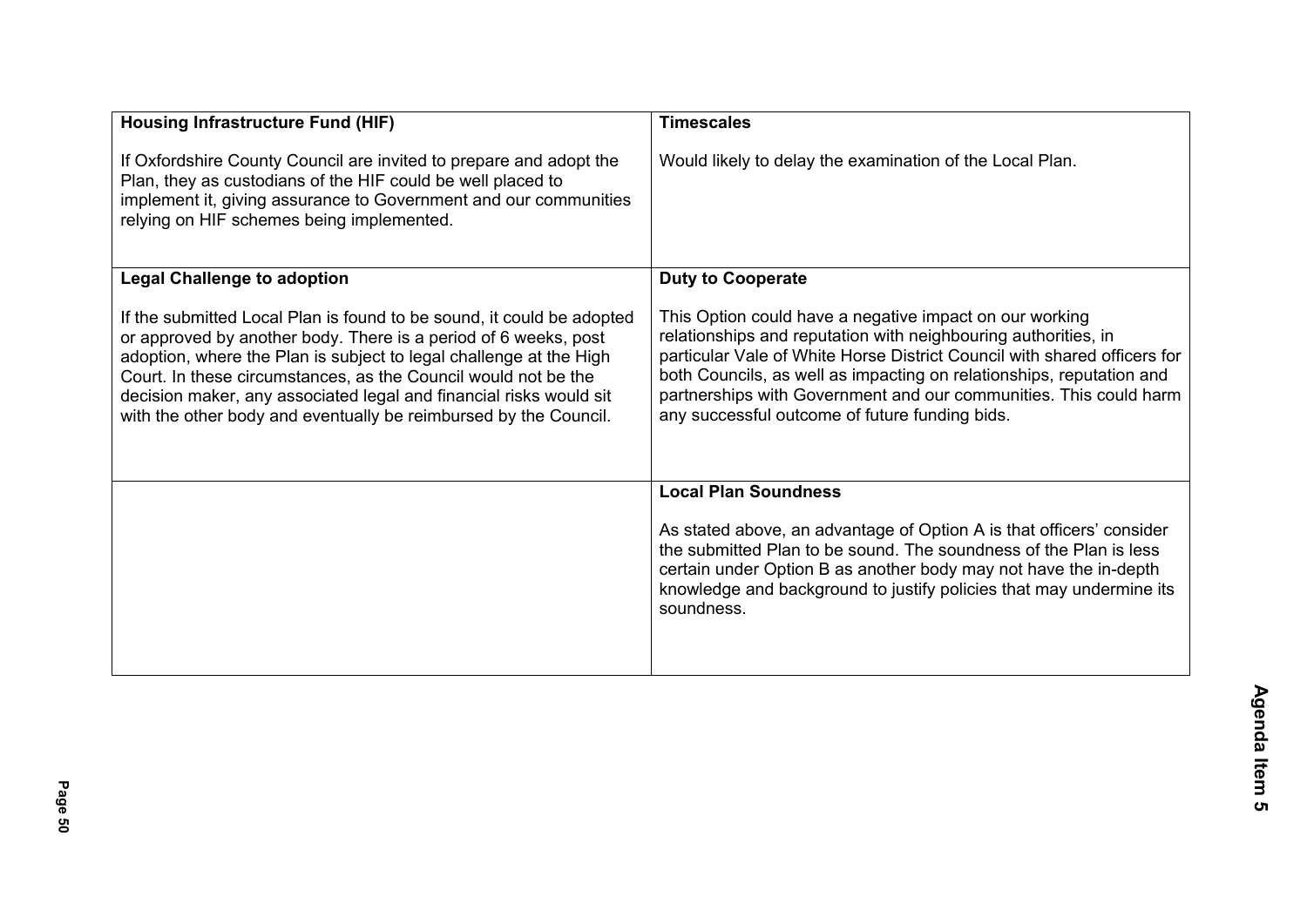| <b>Legal Challenge to Adoption</b>                                                                                                                                                                                                                                                                                                                                                                |
|---------------------------------------------------------------------------------------------------------------------------------------------------------------------------------------------------------------------------------------------------------------------------------------------------------------------------------------------------------------------------------------------------|
| If the submitted Local Plan is found to be sound the Secretary of<br>State could ask the Council to consider adopting the Plan. There is<br>a period of 6 weeks, post adoption, where the Plan is subject to legal<br>challenge at the High Court. In these circumstances, the Council<br>would be the decision maker and any associated legal and financial<br>risks would sit with the Council. |
| <b>Development Certainty</b>                                                                                                                                                                                                                                                                                                                                                                      |
| The risk is that this is likely to be more delayed than it would be<br>under Option A. This may increase speculative planning applications,<br>despite the Council having a strong five year housing supply. This<br>could lead to planning appeals and associated applications for costs<br>against the Council for perceived unreasonable behaviour.                                            |
| <b>Neighbourhood Development Plans</b>                                                                                                                                                                                                                                                                                                                                                            |
| The risk is that uncertainty for Neighbourhood Development Plans<br>will be more protracted under Option B that it would be under Option<br>Α.                                                                                                                                                                                                                                                    |
| <b>Community Infrastructure Levy (CIL)</b>                                                                                                                                                                                                                                                                                                                                                        |
| The risk is that CIL update will be more delayed under Option B that it<br>would under Option A.                                                                                                                                                                                                                                                                                                  |